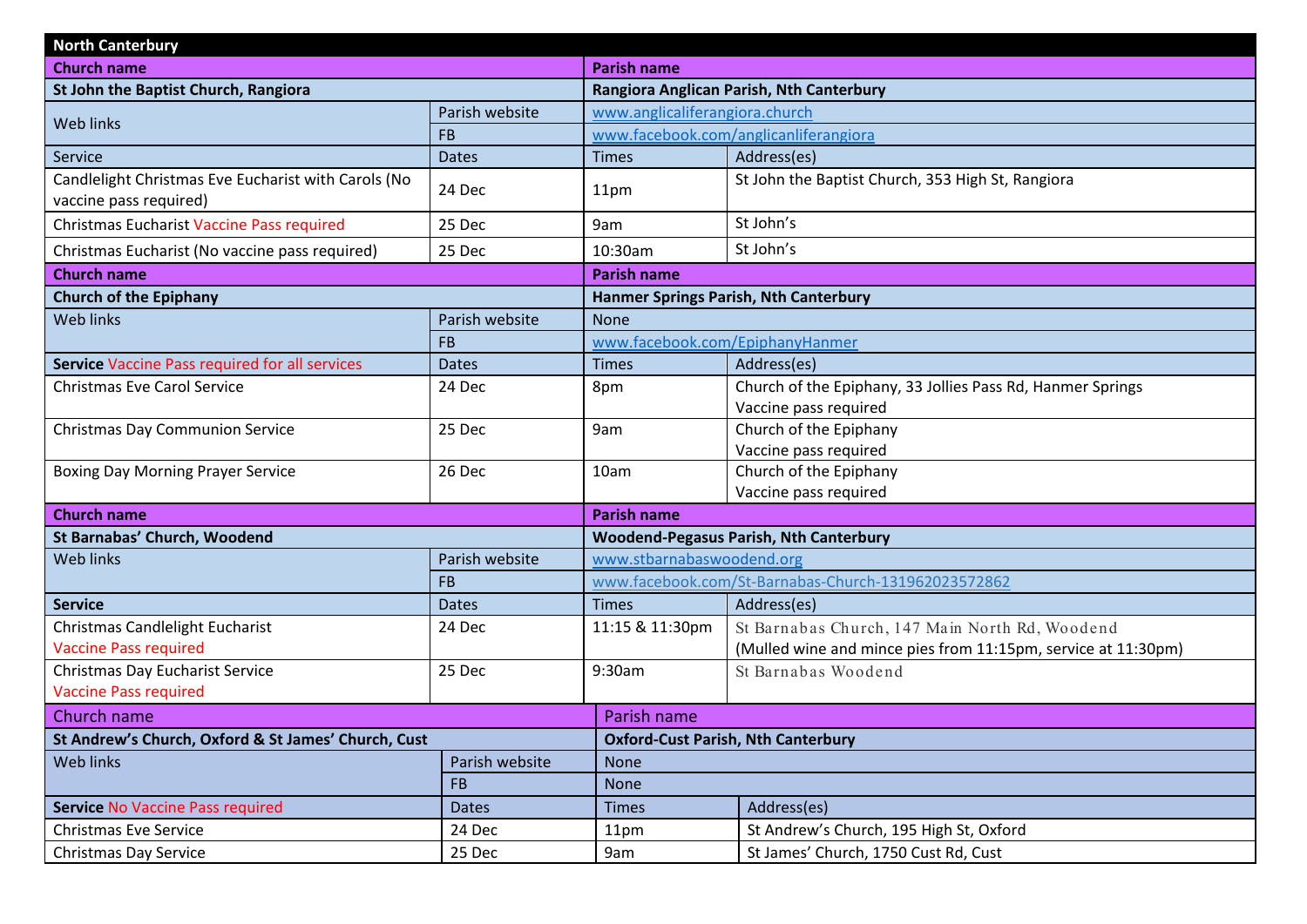| Church name                                               |                | Parish name                             |                                                            |
|-----------------------------------------------------------|----------------|-----------------------------------------|------------------------------------------------------------|
| St Mary Church, Rotherham and St Andrew's Hall, Culverden |                | <b>Amuri Co-operating parish</b>        |                                                            |
| Web links                                                 | Parish website | <b>None</b>                             |                                                            |
|                                                           | FB             | www.facebook.com/amuricooperatingparish |                                                            |
| <b>Service No Vaccine Pass required</b>                   | <b>Dates</b>   | Times                                   | Address(es)                                                |
| <b>Christmas Eve Service</b>                              | 24 Dec         | 8pm                                     | St Mary's Church, 41 Wilkin St, Rotherham (Holy Communion) |
| <b>Christmas Day Service</b>                              | 25 Dec         | 8.30am                                  | St Mary's Church, 41 Wilkin St, Rotherham (Holy Communion) |
|                                                           |                | 9.30                                    | St Andrew's Hall, Culverden (Celebrate Christmas)          |

| Christchurch                                          |                |                                                 |                                                                 |
|-------------------------------------------------------|----------------|-------------------------------------------------|-----------------------------------------------------------------|
| <b>Church name</b>                                    |                | <b>Parish name</b>                              |                                                                 |
| <b>Multiple</b>                                       |                | Akaroa-Banks Peninsula Parish                   |                                                                 |
| Web links                                             | Parish website | www.akaroachurches.co.nz                        |                                                                 |
|                                                       | <b>FB</b>      |                                                 | www.facebook.com/AkaroaCombinedChurches                         |
| Service Vaccine Pass required for all services unless | <b>Dates</b>   | <b>Times</b>                                    | Address(es)                                                     |
| otherwise stated                                      |                |                                                 |                                                                 |
| <b>Christmas Carols and Readings</b>                  | 19 Dec         | 10am                                            | St Peter's Church, 10 Rue Balguerie, Akaroa                     |
| (alternative pass-free worship will be available)     |                |                                                 |                                                                 |
| Carol Service                                         | 24 Dec         | 5pm                                             | St Luke's Church, 1280 Chorlton Rd, Little Akaloa               |
| Carol Service                                         |                | 5pm                                             | St Andrew's Church, 526 Le Bons Bay Rd, RD3-Akaroa, Le Bons Bay |
| <b>Christmas Communion</b>                            |                | 11pm                                            | St Peter's Akaroa                                               |
| <b>Family Christmas Service</b>                       | 25 Dec         | 9:30am                                          | St Peter's Akaroa                                               |
| 2 <sup>nd</sup> Family Christmas Service              |                | 10:30am                                         | St Peter's Akaroa                                               |
| (vaccine passes will NOT be required at this service) |                |                                                 |                                                                 |
| <b>Carols and Readings</b>                            |                | 10am                                            | Knox Church, Pigeon Bay                                         |
| <b>Church name</b>                                    |                | <b>Parish name</b>                              |                                                                 |
| St Luke's Sth New Brighton & St Faith's New Brighton  |                | <b>East Christchurch Parish, Chch</b>           |                                                                 |
| Web links                                             | Parish website | none                                            |                                                                 |
|                                                       | <b>FB</b>      | https://www.facebook.com/saintfaithsnewbrighton |                                                                 |
| Service No Vaccine passes required                    | <b>Dates</b>   | Time                                            | Address(es)                                                     |
| Nine Lessons and Carols                               | 21 Dec         | 11am                                            | St Andrew's Church, 107 Marriott's Rd, Nth New Brighton         |
| Christmas Candle Light Service                        | 24 Dec         | 9pm                                             | St Luke's Church, 212 Pine Ave, South New Brighton              |
| Christmas Day Service                                 | 25 Dec         | 9am                                             | St Luke's NB                                                    |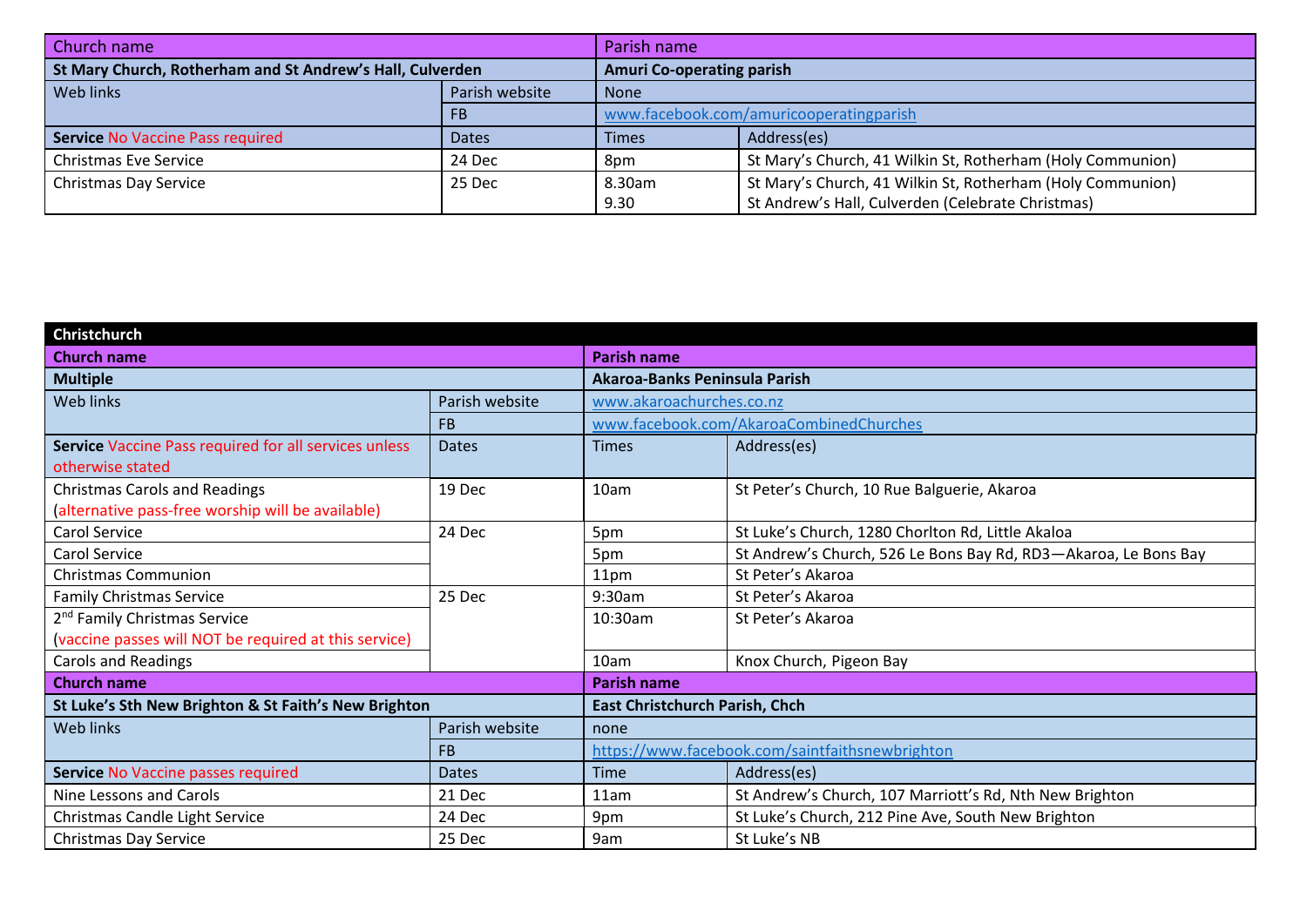| <b>Church name</b>                                  |                | <b>Parish name</b>               |                                                                        |  |
|-----------------------------------------------------|----------------|----------------------------------|------------------------------------------------------------------------|--|
| <b>St John the Evangelist Church</b>                |                | <b>Woolston Parish, Chch</b>     |                                                                        |  |
| Web links                                           | Parish website | www.stjohnswoolston.nz           |                                                                        |  |
|                                                     | <b>FB</b>      | www.facebook.com/stjohnswoolston |                                                                        |  |
| Service Vaccine Pass required for all services      | <b>Dates</b>   | <b>Times</b>                     | Address(es)                                                            |  |
| <b>Lessons and Carols</b>                           | 15 Dec         | 5pm                              | St John the Evangelist Church, Corner St Johns St & Ferry Rd, Woolston |  |
|                                                     | 24 Dec         |                                  |                                                                        |  |
| Carols & Midnight Eucharist                         | 24 Dec         | 11:15pm                          | St John's Church (Carols at 11:15pm; Service at 11:30pm)               |  |
| Christmas Day Eucharist                             | 25 Dec         | 9am                              | St John's Church                                                       |  |
| Morning prayer                                      | 26 Dec         | 10am                             | St John's Church                                                       |  |
| <b>Church name</b>                                  |                | <b>Parish name</b>               |                                                                        |  |
| <b>St Ambrose' and St Chad's Churches</b>           |                | <b>Parish of Linwood-Aranui</b>  |                                                                        |  |
| Web links                                           | Parish website |                                  | www.linwood-aranuianglicanparish.com                                   |  |
|                                                     | <b>FB</b>      |                                  | www.facebook.com/St-Chads-Anglican-Church-Linwood-100102672053340      |  |
| Service Vaccine Pass required for all services      | <b>Dates</b>   | <b>Times</b>                     | Address(es)                                                            |  |
| Christmas-Eve Service of Lessons and Carols with    | 24 Dec         | 7pm                              | St Chad's Church, 1 Carnarvon St, Linwood                              |  |
| Communion                                           |                |                                  |                                                                        |  |
| <b>Christmas Day Communion Service</b>              | 25 Dec         | 10am                             | St Ambrose' Church, 309 Breezes Rd, Aranui                             |  |
| <b>Boxing Day Communion Service</b>                 | 26 Dec         | 10am                             | St Chad's Linwood                                                      |  |
| <b>Church name</b>                                  |                | <b>Parish name</b>               |                                                                        |  |
| <b>St Mark's Church</b>                             |                |                                  | <b>Opawa-St Martin's Parish, Chch</b>                                  |  |
| <b>Web links</b>                                    | Parish website | www.osmparish.com                |                                                                        |  |
|                                                     | <b>FB</b>      |                                  | www.facebook.com/OpawaStMartins                                        |  |
| <b>Service</b>                                      | <b>Dates</b>   | <b>Times</b>                     | Address(es)                                                            |  |
| Lessons & Carols Vaccine Pass required              | 19 Dec         | 10am                             | St Mark's School, 33 Cholmondeley Ave, Opawa                           |  |
| Children's Christmas Nativity Tour (No vaccine pass | 24 Dec         | Come Anytime                     | St Mark's School                                                       |  |
| required)                                           |                | between 5-6pm                    |                                                                        |  |
| Candlelight Christmas Vigil Vaccine Pass required   | 24 Dec         | 11pm                             | St Mark's School                                                       |  |
| <b>Christmas Day Communion Service Vaccine Pass</b> | 25 Dec         | 9am                              | St Mark's School                                                       |  |
| required                                            |                |                                  |                                                                        |  |
| <b>Communion Service Vaccine Pass required</b>      | 26 Dec         | 10am                             | St Mark's School                                                       |  |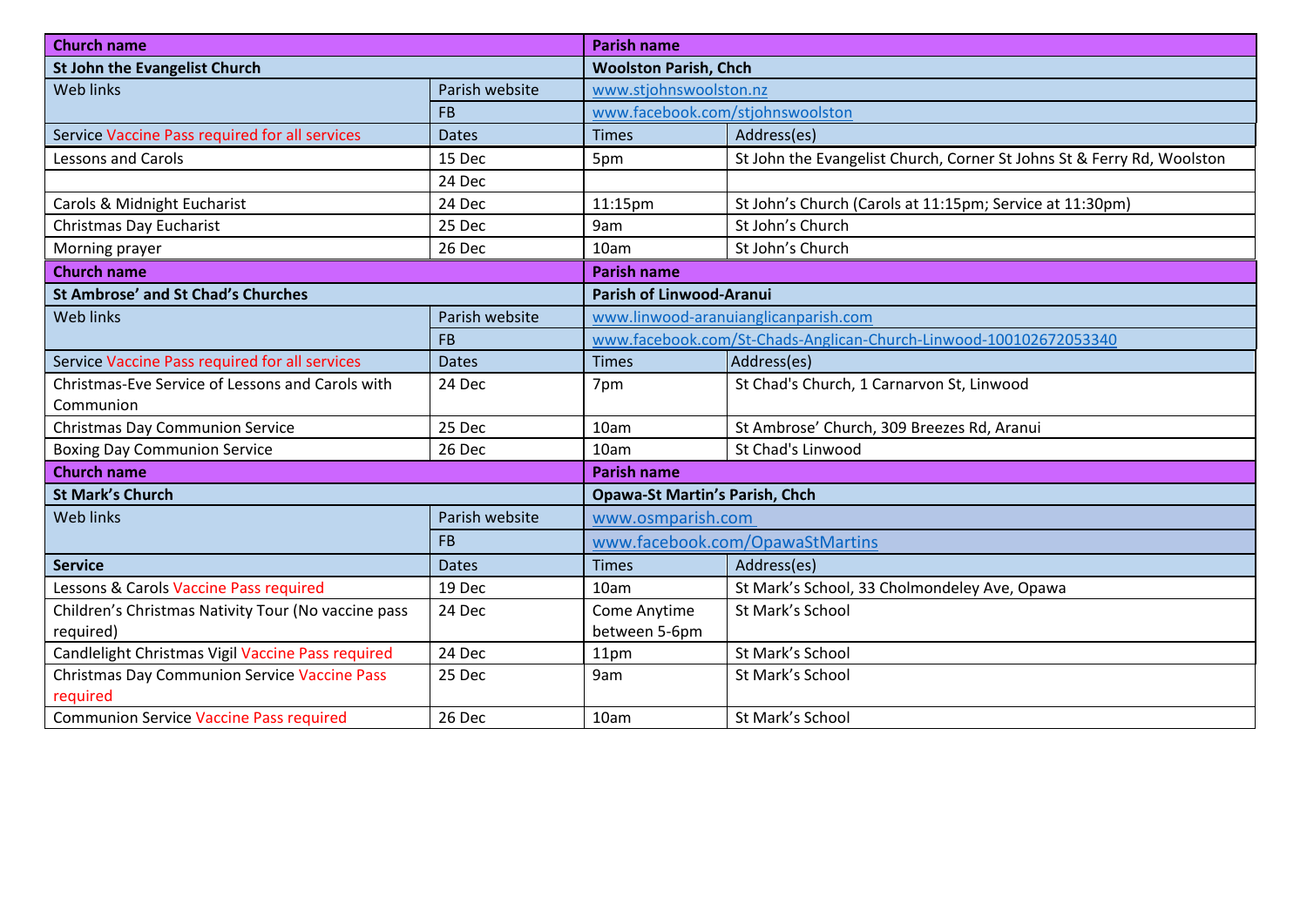| Church name                                                                                                                                                        |                | Parish name                           |                                                                   |  |
|--------------------------------------------------------------------------------------------------------------------------------------------------------------------|----------------|---------------------------------------|-------------------------------------------------------------------|--|
| <b>St Paul's Church</b>                                                                                                                                            |                |                                       | Papanui Parish, Chch                                              |  |
| Web links                                                                                                                                                          | Parish website | www.stpaulspapanui.org.nz             |                                                                   |  |
|                                                                                                                                                                    | <b>FB</b>      | www.facebook.com/StPaulsPapanui       |                                                                   |  |
| <b>Service</b>                                                                                                                                                     | <b>Dates</b>   | <b>Times</b>                          | Address(es)                                                       |  |
| Vaccine Pass required unless otherwise stated                                                                                                                      |                |                                       |                                                                   |  |
| <b>Communion Service</b>                                                                                                                                           | 19 Dec         | 8am                                   | St Paul's Church, 1 Harewood Rd, Papanui                          |  |
| <b>Carols and Lessons</b>                                                                                                                                          | 19 Dec         | 10am                                  | St Paul's                                                         |  |
| Carols Less Sung* No Pass required                                                                                                                                 | 19 Dec         | 1pm                                   | St Paul's                                                         |  |
| Carols in the Churchyard (ecumenical)                                                                                                                              | 19 Dec         | 5pm                                   | St Paul's                                                         |  |
| Christmas Eve Children's Service No pass required                                                                                                                  | 24 Dec         | 5pm                                   | St Paul's                                                         |  |
| <b>Carols and Communion</b>                                                                                                                                        | 24 Dec         | 11pm                                  | St Paul's (Mince Pies from 10:45pm)                               |  |
| Christmas Day Service                                                                                                                                              | 25 Dec         | 10am                                  | St Paul's                                                         |  |
| <b>Sunday Communion Service</b>                                                                                                                                    | 26 Dec         | 10am                                  | St Paul's                                                         |  |
| Carols Less Sung* No Pass required                                                                                                                                 | 26 Dec         | 1pm                                   | St Paul's                                                         |  |
| * Carols Less Sung is a short service that includes several old and new carols that are less well known, and which focuses on the incarnation and Mary's response. |                |                                       |                                                                   |  |
| <b>Church name</b>                                                                                                                                                 |                | <b>Parish name</b>                    |                                                                   |  |
| <b>St Michael and All Angels Church</b>                                                                                                                            |                |                                       | <b>St Michael and All Angels Christchurch Parish</b>              |  |
| <b>Web links</b>                                                                                                                                                   | Parish website |                                       | www.chchstmichaels.org.nz                                         |  |
|                                                                                                                                                                    | <b>FB</b>      |                                       | www.facebook.com/SMAAChristchurch                                 |  |
| Service Vaccine Pass required for all services unless                                                                                                              | <b>Dates</b>   | <b>Times</b>                          | Address(es)                                                       |  |
| otherwise stated                                                                                                                                                   |                |                                       |                                                                   |  |
| Nine Lessons and Carols                                                                                                                                            | 19 Nov         | 7pm                                   | St Michael and All Angels Church, Cnr Durham St & Oxford Tce, CBD |  |
| Children's Crib and Carol Service                                                                                                                                  | 24 Dec         | 6pm                                   | St Michael's                                                      |  |
| <b>Carols and Midnight Mass</b>                                                                                                                                    | 24 Dec         | 11pm                                  | St Michael's (Mass at 11:30pm)                                    |  |
| Christmas Day Mass No Pass Required                                                                                                                                | 25 Dec         | 8am                                   | St Michael's                                                      |  |
| Solemn Mass                                                                                                                                                        | 25 Dec         | 10am                                  | St Michael's                                                      |  |
| <b>Boxing Day Mass No Pass Required</b>                                                                                                                            | 25 Dec         | 8am                                   | St Michael's                                                      |  |
| Solemn Mass                                                                                                                                                        | 25 Dec         | 10am                                  | St Michael's                                                      |  |
| <b>Church name</b>                                                                                                                                                 |                | <b>Parish name</b>                    |                                                                   |  |
| <b>St Augustine's Anglican Church, Cashmere</b>                                                                                                                    |                | <b>Cashmere Anglican Parish, Chch</b> |                                                                   |  |
| Web links                                                                                                                                                          | Parish website | www.staugustines.org.nz               |                                                                   |  |
|                                                                                                                                                                    | Facebook page  |                                       | www.facebook.com/staugscashmere                                   |  |
| Service Vaccine Pass required for all services                                                                                                                     | <b>Dates</b>   | <b>Times</b>                          | Address(es)                                                       |  |
| Christmas Eve Christingle Service with Candles                                                                                                                     | 24 Dec         | 5pm                                   | St Augustine's Church, 5 Cracroft Tce, Cashmere                   |  |
| Christmas Eve Midnight Candlelight Service                                                                                                                         | 24 Dec         | 11:15pm                               | St Augustine's                                                    |  |
| Christmas Day Family Service with Communion                                                                                                                        | 25 Dec         | 10.00am                               | St Augustine's                                                    |  |
| St Stephen's Day                                                                                                                                                   | 26 Dec         | 10am                                  | St Augustine's                                                    |  |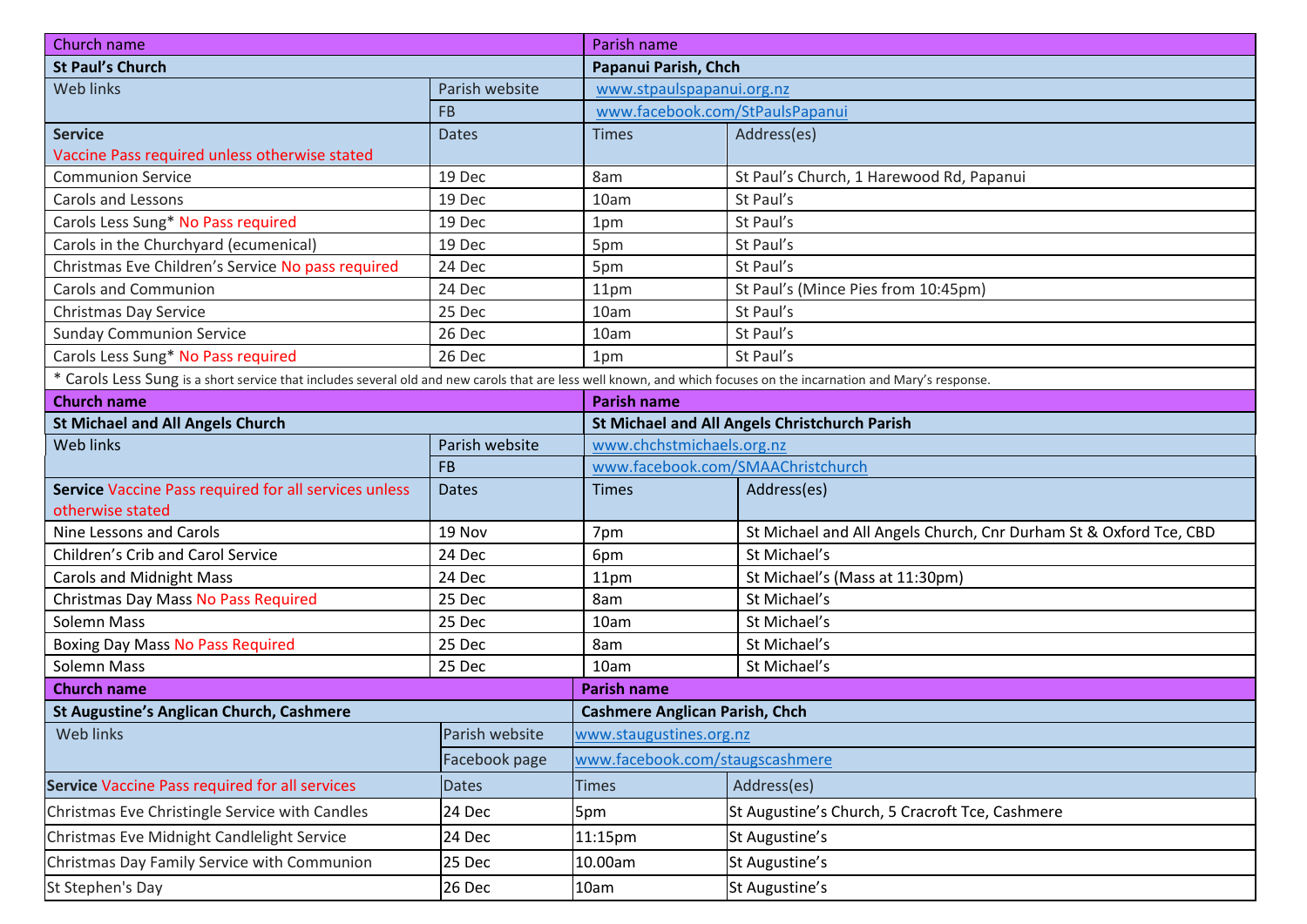| <b>Church name</b>                                    |                | <b>Parish name</b>             |                                                                       |  |
|-------------------------------------------------------|----------------|--------------------------------|-----------------------------------------------------------------------|--|
| <b>Christ Church Transitional Cathedral</b>           |                |                                | <b>Cathedral Parish, Chch</b>                                         |  |
| Web links                                             | Parish website | www.cardboardcathedral.org.nz  |                                                                       |  |
|                                                       | <b>FB</b>      |                                | www.facebook.com/ChristChrchCathedralNewZealand                       |  |
| Service Vaccine Pass required at all services unless  | <b>Dates</b>   | <b>Times</b>                   | Address(es)                                                           |  |
| otherwise indicated.                                  |                |                                |                                                                       |  |
| Cathedral Choristers' Christmas Recital               | 15 Dec         | 1pm                            | The Cathedral                                                         |  |
| Cathedral Choristers' Christmas Recital               | 18 Dec         | from 1:45pm                    | Punting on the Avon & Christchurch Tramway                            |  |
| <b>Advent 4 Services</b>                              | 19 Dec         | 8am & 10am                     | <b>The Cathedral</b>                                                  |  |
|                                                       |                | 12:15pm                        | The Cathedral (No vaccine passes required for this service)           |  |
| <b>Festival of 9 Lessons and Carols</b>               | 19 Dec         | 7pm                            | The Cathedral                                                         |  |
| The Children's Christmas Service with animals         | 22 Dec         | 3pm                            | The Cathedral                                                         |  |
| Christmas Eve Cathedral Choir Recital                 | 24 Dec         | 6pm                            | The Cathedral                                                         |  |
| Carol singing by candlelight                          | 24 Dec         | 10:15pm                        | The Cathedral                                                         |  |
| <b>Midnight Mass</b>                                  | 24 Dec         | 11pm                           | The Cathedral (Music by Cathedral Choir)                              |  |
| Christmas Day Holy Eucharist with Carols              | 25 Dec         | 8am                            | The Cathedral                                                         |  |
| Christmas Day Festival Eucharist                      | 25 Dec         | 10am                           | The Cathedral (Music by Cathedral Choir)                              |  |
| Christmas Day Festal Evensong                         | 25 Dec         | 5pm                            | The Cathedral (Music by Lay Clerks & Godley Scholars of the Cathedral |  |
|                                                       |                |                                | Choir)                                                                |  |
| Christmas 1 Service                                   | 26 Dec         | 8am                            | No vaccine pass required                                              |  |
| Christmas 1 Service                                   | 26 Dec         | 10am                           |                                                                       |  |
| <b>Church name</b>                                    |                | <b>Parish name</b>             |                                                                       |  |
| St David's Church, Belfast & St Silas' Church Redwood |                | <b>Northwest Parish, Chch</b>  |                                                                       |  |
| <b>Web links</b>                                      | Parish website | www.northwestchchparish.org.nz |                                                                       |  |
|                                                       | Facebook page  | None                           |                                                                       |  |
| Service Vaccine Pass required for all services        | <b>Dates</b>   | <b>Times</b>                   | Address(es)                                                           |  |
| <b>Christmas Service</b>                              | 17 Dec         | 10am                           | St David's Church, 831 Main North Rd, Belfast                         |  |
| <b>Carols Service</b>                                 | 20 Dec         | 10:30am                        | St Silas' Church, Cnr Tucker's Rd and 237 Main North Rd, Redwood      |  |
| <b>Christmas Eve Service</b>                          | 24 Dec         | 8pm                            | St Silas' Redwood                                                     |  |
| Christmas Day                                         | 25 Dec         | 9:30am                         | St David's Belfast                                                    |  |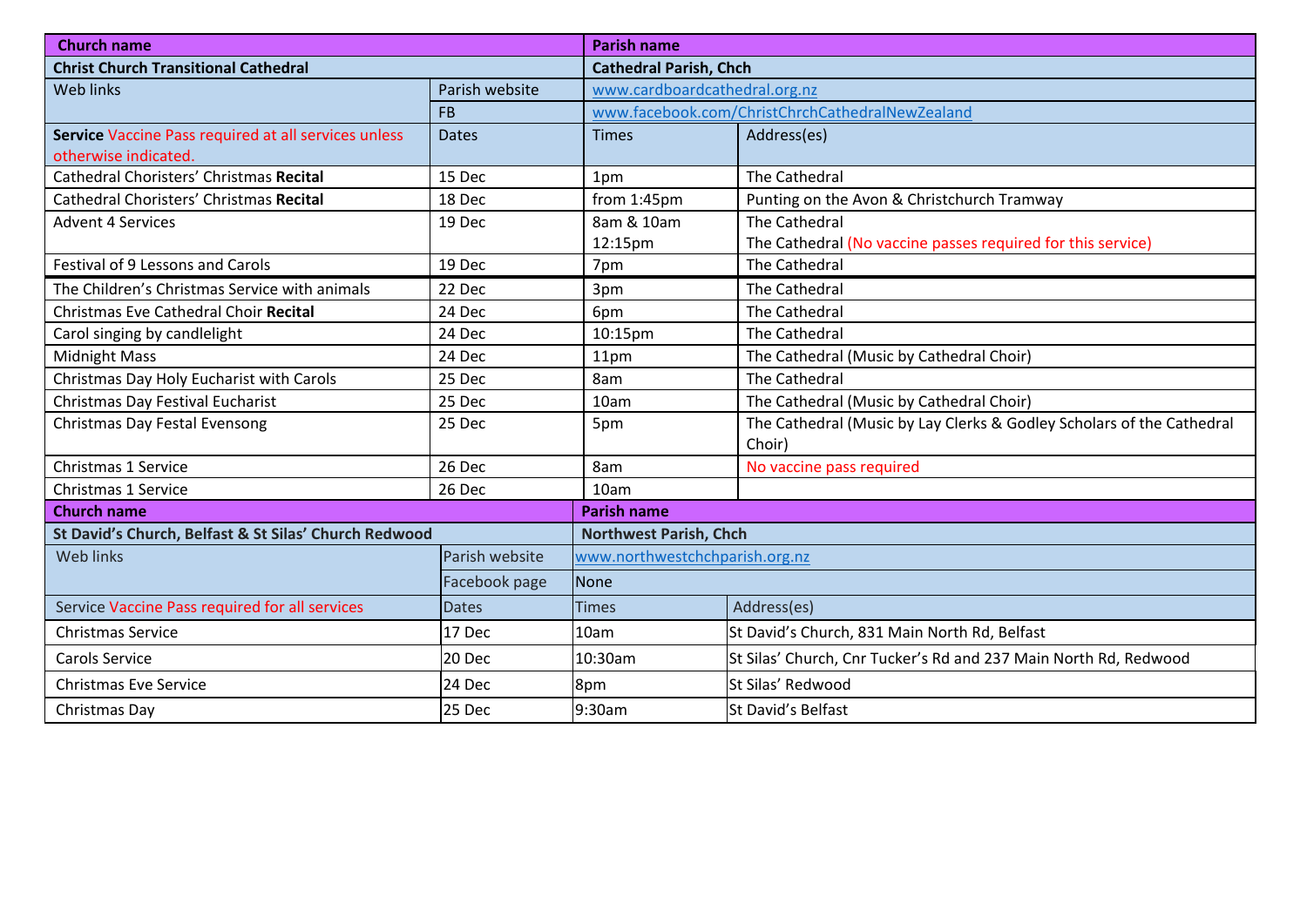| <b>Church name</b>                                                                       |                | <b>Parish name</b>                                  |                                                             |  |
|------------------------------------------------------------------------------------------|----------------|-----------------------------------------------------|-------------------------------------------------------------|--|
| <b>All Souls Church</b>                                                                  |                | <b>Merivale-St Alban's Parish, Chch</b>             |                                                             |  |
| Web links                                                                                | Parish website | www.allsouls.org.nz                                 |                                                             |  |
|                                                                                          | Facebook page  |                                                     | www.facebook.com/allsoulsmerivalestalbans                   |  |
| Service Vaccine Pass required unless otherwise stated                                    | <b>Dates</b>   | Times                                               | Address(es)                                                 |  |
| 9 Lessons and Carols                                                                     | 19 Dec         | 10am                                                | All Souls Church, 30 Church Lane, Merivale                  |  |
| Children's Service with 2 Donkeys and a miniature<br>Pony (Pass required in church only) | 24 Dec         | 4pm                                                 | <b>All Souls</b>                                            |  |
| <b>Midnight Mass</b>                                                                     | 24 Dec         | 11pm                                                | <b>All Souls</b>                                            |  |
| <b>Christmas Day Communion</b>                                                           | 25 Dec         | 10am                                                | <b>All Souls</b>                                            |  |
| <b>Christmas Day Service for Non Vaccinated</b>                                          | 25 Dec         | To be confirmed                                     | See our website for details                                 |  |
| <b>Boxing Day Service</b>                                                                | 26 Dec         | 10am                                                | <b>All Souls</b>                                            |  |
| <b>Church name</b>                                                                       |                | <b>Parish name</b>                                  |                                                             |  |
| <b>St Barnabas Church, Fendalton</b>                                                     |                | <b>Fendalton Parish, Chch</b>                       |                                                             |  |
| <b>Web links</b>                                                                         | Parish website | www.stbarnabas.org.nz                               |                                                             |  |
| Facebook page                                                                            |                | www.facebook.com/St.Barnabas.NZ                     |                                                             |  |
| <b>Service Vaccine Pass required for all services</b>                                    | <b>Dates</b>   | <b>Times</b>                                        | Address(es)                                                 |  |
| 9 Lessons and Carols Service                                                             | 19 Dec         | 5pm                                                 | St Barnabas' Church, Cnr Tui St and Fendalton Rd, Fendalton |  |
| Antioch "The Table"                                                                      | 19 Dec         | 7pm                                                 | St Barnabas' Church Hall                                    |  |
| Christingle Children's Service                                                           | 24 Dec         | 4pm                                                 | St Barnabas'                                                |  |
| <b>Christmas Eve Service</b>                                                             | 24 Dec         | 10:45pm                                             | St Barnabas'                                                |  |
| <b>Christmas Day Communion Services</b>                                                  | 25 Dec         | 8am, 9am, 10:15am                                   | St Barnabas'                                                |  |
| Lifestreams on Christmas Day                                                             | 25 Dec         | 10am                                                | St Barnabas' Church Hall                                    |  |
| <b>Boxing Day Service</b>                                                                | 26 Dec         | 8am, 10am                                           | St Barnabas'                                                |  |
| <b>New Year Service</b>                                                                  | 2 Jan 2022     | 8am, 10am, 5pm                                      | St Barnabas'                                                |  |
| <b>Church name</b>                                                                       |                | <b>Parish name</b>                                  |                                                             |  |
| <b>St Aidan's Church</b>                                                                 |                | <b>Bryndwr Parish, Chch</b>                         |                                                             |  |
| <b>Web links</b>                                                                         | Parish website | <b>None</b>                                         |                                                             |  |
|                                                                                          | <b>FB</b>      | www.facebook.com/St-Aidans-Bryndwr-1142035125814629 |                                                             |  |
| Services Vaccine Pass required for all services                                          | <b>Dates</b>   | <b>Times</b>                                        | Address(es)                                                 |  |
| Christmas Eve (combined with Village Papanui)                                            | 24 Dec         | 9:30pm                                              | St Aidan's Church, 63 Brookside Tce, Bryndwr                |  |
| <b>Christmas Day Family Service</b>                                                      | 25 Dec         | 9am                                                 | St Aidan's                                                  |  |
| <b>Boxing Day</b>                                                                        | 26 Dec         | 9am                                                 | St Aidan's                                                  |  |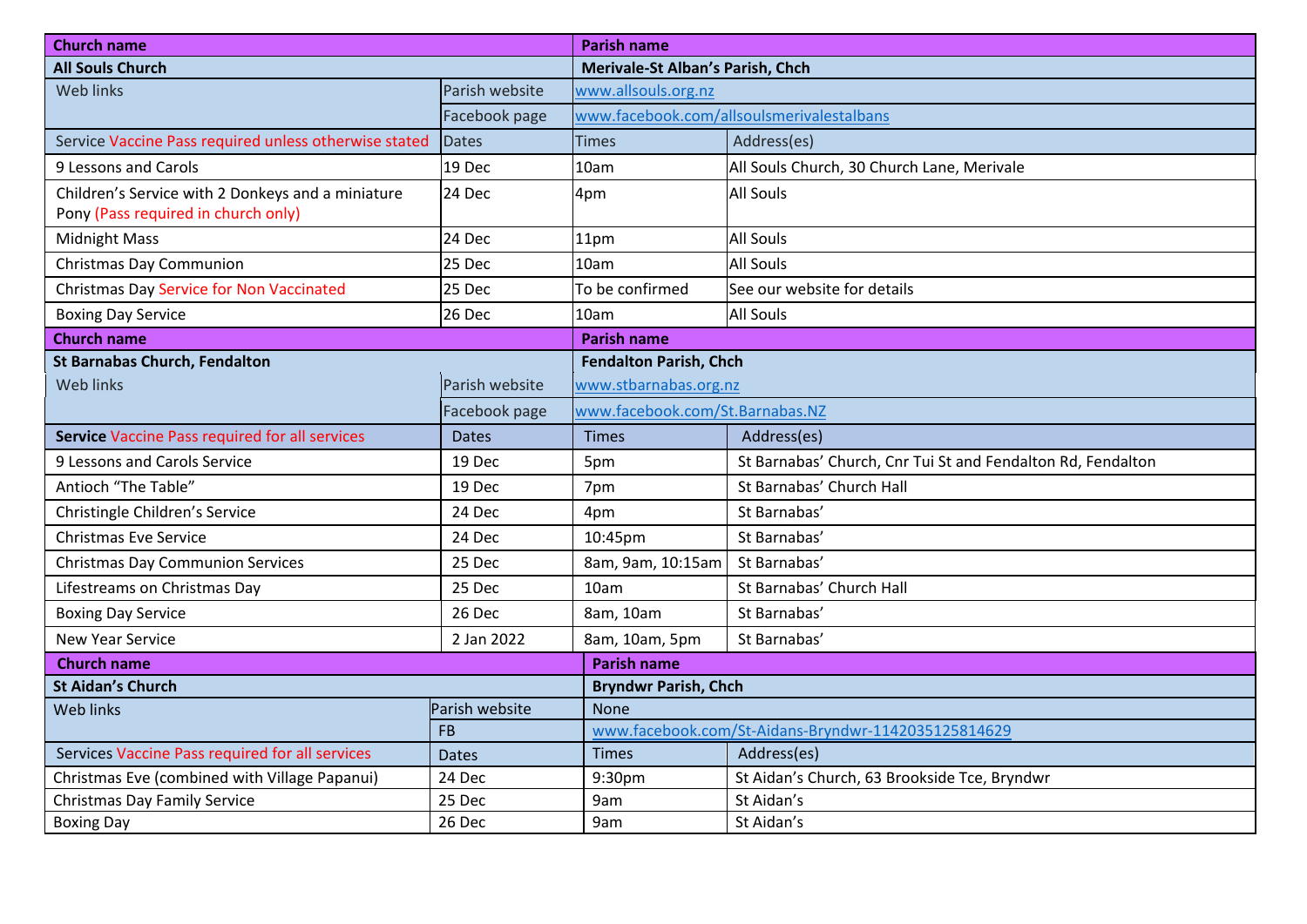| <b>Church name</b>                                                                                                                              |                    | <b>Parish name</b>                    |                                                                                                                                                                                   |
|-------------------------------------------------------------------------------------------------------------------------------------------------|--------------------|---------------------------------------|-----------------------------------------------------------------------------------------------------------------------------------------------------------------------------------|
| <b>St Martin's Church</b>                                                                                                                       |                    | Riccarton-Spreydon Parish, Chch       |                                                                                                                                                                                   |
| Web links                                                                                                                                       | Parish website     | www.stmartinsstjames.church           |                                                                                                                                                                                   |
|                                                                                                                                                 | <b>FB</b>          |                                       | www.facebook.com/stmartinsstjames                                                                                                                                                 |
| Service Vaccine Pass required for all services                                                                                                  | <b>Dates</b>       | <b>Times</b>                          | Address(es)                                                                                                                                                                       |
| <b>Choral Advent Evensong</b>                                                                                                                   | 16 Dec             | 7pm                                   | St Martin's Church, 50 Lincoln Rd, Spreydon                                                                                                                                       |
| <b>Choral Advent Evensong</b>                                                                                                                   | 23Dec              |                                       | St Martin's Church                                                                                                                                                                |
| Community Children & Families Messy Craft Church<br>and drama - Kids come dressed as a sheep, wise person, or<br>Angel (We have some dress ups) | 24 Dec             | 5:30pm                                | St Martin's Church                                                                                                                                                                |
| Carols and Candlelight Service with Communion                                                                                                   | 24 Dec             | 11pm                                  | St Martin's Church                                                                                                                                                                |
| Christmas Family Service - with Communion                                                                                                       | 25 Dec             | 9am                                   | St Martin's Church                                                                                                                                                                |
| Summer Services with Communion (Sundays in Jan)                                                                                                 | 26 Dec to 30 Jan   | 9am                                   | St Martin's Church                                                                                                                                                                |
| Summer Shared Meals-Wednesdays See Website                                                                                                      | 5,12,19,26 January | 6pm-9pm                               | St Martin's Church                                                                                                                                                                |
| <b>Church name</b>                                                                                                                              |                    | <b>Parish name</b>                    |                                                                                                                                                                                   |
| St James' Church & St Timothy's Church                                                                                                          |                    | <b>Burnside-Harewood Parish, Chch</b> |                                                                                                                                                                                   |
| Web links                                                                                                                                       | Parish website     | www.burnside.org.nz                   |                                                                                                                                                                                   |
|                                                                                                                                                 | <b>FB</b>          | www.facebook.com/sttims               |                                                                                                                                                                                   |
| <b>Services Vaccine Pass required for all services</b>                                                                                          | <b>Dates</b>       | <b>Times</b>                          | Address(es)                                                                                                                                                                       |
| Seven Lessons & Carols with Communion                                                                                                           | 19 Dec             | 8:45am                                | St James' Church, 750 Harewood Road, Harewood                                                                                                                                     |
| <b>Family Communion Service (Christmas Flavour)</b>                                                                                             | 19 Dec             | 10:15am                               | St Timothy's Church, 46 Kendal Avenue, Burnside                                                                                                                                   |
| Christmas Eve Service (Combined service)                                                                                                        | 24 Dec             | 9:30pm                                | St Aidan's Church, 63 Brookside Terrace, Bryndwr                                                                                                                                  |
| Christmas Day Communion Service                                                                                                                 | 25 Dec             | 8:45am                                | St James' Church, 750 Harewood Road, Harewood                                                                                                                                     |
| Christmas Day Celebration for all ages                                                                                                          | 25 Dec             | 9:30am                                | St Timothy's Church, 46 Kendal Avenue, Burnside                                                                                                                                   |
| <b>Combined Boxing Day Communion Service</b>                                                                                                    | 26 Dec             | 10:15am                               | St Timothy's Church, 46 Kendal Avenue, Burnside                                                                                                                                   |
| <b>Church name</b>                                                                                                                              |                    | Parish name                           |                                                                                                                                                                                   |
| <b>St Christopher's Church</b>                                                                                                                  |                    | <b>Avonhead Parish, Chch</b>          |                                                                                                                                                                                   |
| Web links                                                                                                                                       | Parish website     | www.stchristophers.org.nz/calendar    |                                                                                                                                                                                   |
|                                                                                                                                                 | <b>FB</b>          |                                       | www.facebook.com/stchristopherschurch                                                                                                                                             |
| Services Vaccine Pass required for all services                                                                                                 | <b>Dates</b>       | <b>Times</b>                          | Address(es)                                                                                                                                                                       |
| Carols in the Car Park-bring a chair<br>Opens at 5:30pm for picnic/takeaway tea                                                                 | 19 Dec             | 5:30pm tea<br>6pm carols              | St Christopher's Church, 244 Avonhead Rd, Avonhead<br>Will have espresso coffee, ice cream and books from our book store on hand for last<br>minute gifts, including kids' books. |
| Children's and Families Christmas Eve service<br>Light, noisy, upbeat and fun!                                                                  | 24 Dec             | 6:30pm                                | St Christopher's                                                                                                                                                                  |
| Christmas Eve Carols and Midnight Mass/Eucharist                                                                                                | 24 Dec             | 11pm                                  | St Christopher's                                                                                                                                                                  |
| Christmas Day Service                                                                                                                           | 25 Dec             | 10am                                  | St Christopher's                                                                                                                                                                  |
| No Boxing Day Service                                                                                                                           | 26 Dec             | RSVP required                         | RSVP required Connect@stchristophers.org.nz                                                                                                                                       |
| Boxing Day Lunch for those isolated at Christmas                                                                                                |                    |                                       |                                                                                                                                                                                   |
| <b>Church name</b>                                                                                                                              |                    | Parish name                           |                                                                                                                                                                                   |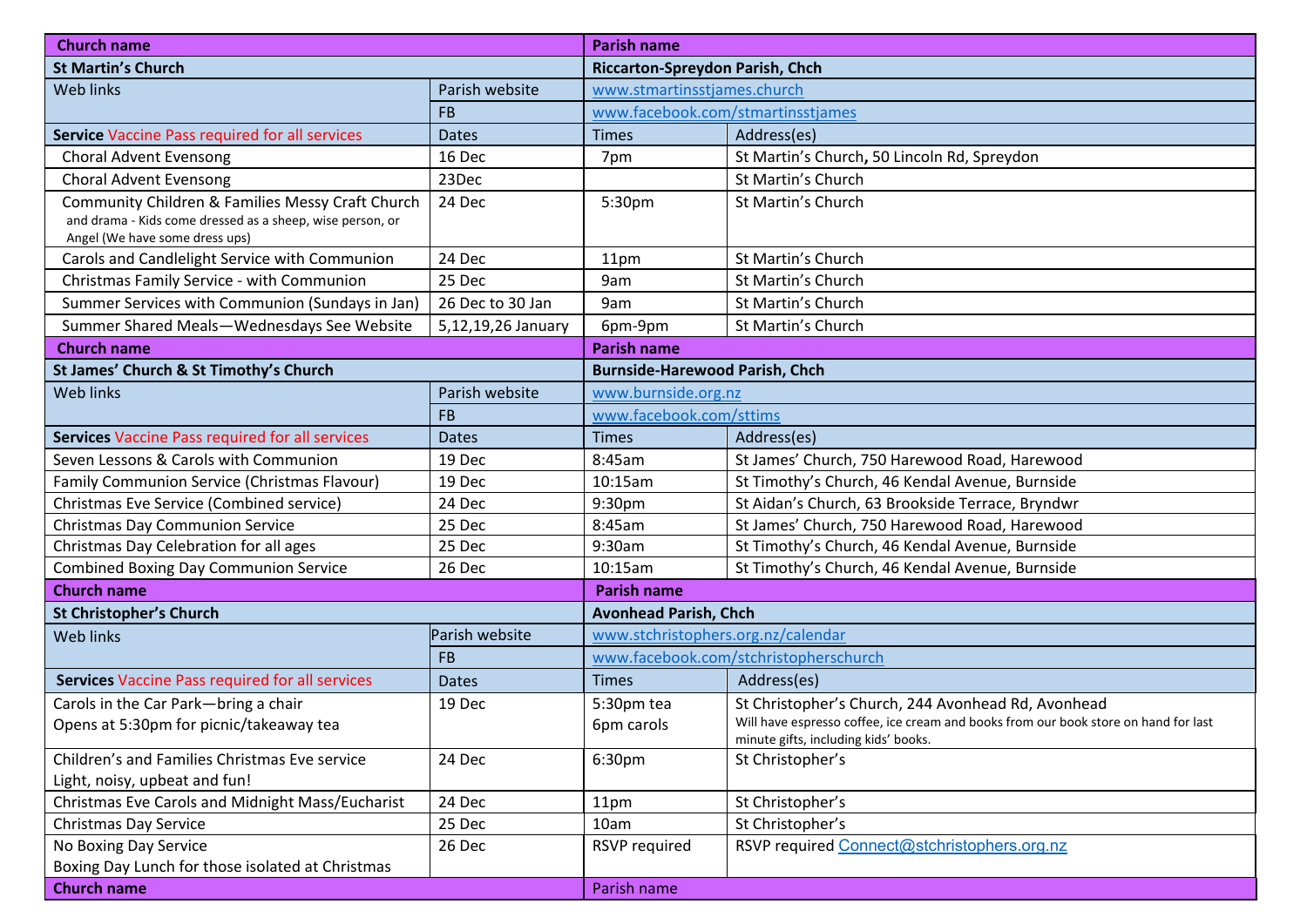| All Saints' Church & St Mark's Church              |                | Shirley-Burwood-Marshland Parish, Chch |                                                                                       |  |
|----------------------------------------------------|----------------|----------------------------------------|---------------------------------------------------------------------------------------|--|
| <b>Web links</b>                                   | Parish website | www.eastchch.church                    |                                                                                       |  |
|                                                    | <b>FB</b>      |                                        |                                                                                       |  |
| <b>Service</b>                                     | <b>Dates</b>   | <b>Times</b>                           | <b>Times</b>                                                                          |  |
| Lessons and carols Vaccine Pass required           | 19 Dec         | 9am                                    | St Mark's Church, 338 Prestons Rd, Marshlands                                         |  |
| Children's Christmas No vaccine pass required      | 19 Dec         | 2pm                                    | St Mark's Church lawn, 338 Prestons Rd, Marshlands                                    |  |
| All Age Service with Farmyard Animals Vaccine Pass | 24 Dec         | 4pm                                    | All Saints' Church, 305 New Brighton Rd, Burwood                                      |  |
| required                                           |                |                                        |                                                                                       |  |
| <b>Candlelight Carols Vaccine Pass required</b>    | 24 Dec         | 8pm                                    | All Saints' Burwood, 305 New Brighton Rd, Burwood                                     |  |
| Christmas Eve Midnight Eucharist                   | 24 Dec         | 10pm                                   | St Mark's Church, 338 Prestons Rd, Marshlands                                         |  |
| Christmas Day Eucharist Vaccine Pass required      | 25 Dec         | 10am                                   | The Transitional Christ Church Cathedral, 234 Hereford St, Christchurch<br><b>CBD</b> |  |
| Lessons and carols Vaccine Pass required           | 19 Dec         | 9am                                    | St Mark's Church, 338 Prestons Rd, Marshlands                                         |  |
| Children's Christmas No vaccine pass required      | 19 Dec         | 2pm                                    | St Mark's Church lawn, 338 Prestons Rd, Marshlands                                    |  |
| All Age Service with Farmyard Animals Vaccine Pass | 24 Dec         | 4pm                                    | All Saints' Church, 305 New Brighton Rd, Burwood                                      |  |
| required                                           |                |                                        |                                                                                       |  |
| <b>Candlelight Carols Vaccine Pass required</b>    | 24 Dec         | 8pm                                    | All Saints' Burwood, 305 New Brighton Rd, Burwood                                     |  |
| Christmas Eve Midnight Eucharist Vaccine Pass      | 24 Dec         | 10pm                                   | St Mark's Church, 338 Prestons Rd, Marshlands                                         |  |
| required                                           |                |                                        |                                                                                       |  |
| <b>Church name</b>                                 |                | <b>Parish name</b>                     |                                                                                       |  |
| <b>Holy Trinity Church</b>                         |                | <b>Avonside Parish, Chch</b>           |                                                                                       |  |
| <b>Web links</b>                                   | Parish website | <b>None</b>                            |                                                                                       |  |
|                                                    | <b>FB</b>      | <b>None</b>                            |                                                                                       |  |
| Service Vaccination Pass required for all services | <b>Dates</b>   | <b>Times</b>                           | <b>Times</b>                                                                          |  |
| Readings, Carols and Communion                     | 19 Dec         | 9:30am                                 | St Francis Hall, 168 Stanmore Rd, Avonside                                            |  |
| Christmas \$10 Community Meal                      | 23 Dec         | 6pm                                    | <b>St Francis Hall</b>                                                                |  |
| <b>Candlelit Midnight Mass and Carols</b>          | 24 Dec         | 11pm                                   | <b>St Francis Hall</b>                                                                |  |
| <b>Christmas Communion</b>                         | 25 Dec         | 9:30am                                 | St Francis Hall                                                                       |  |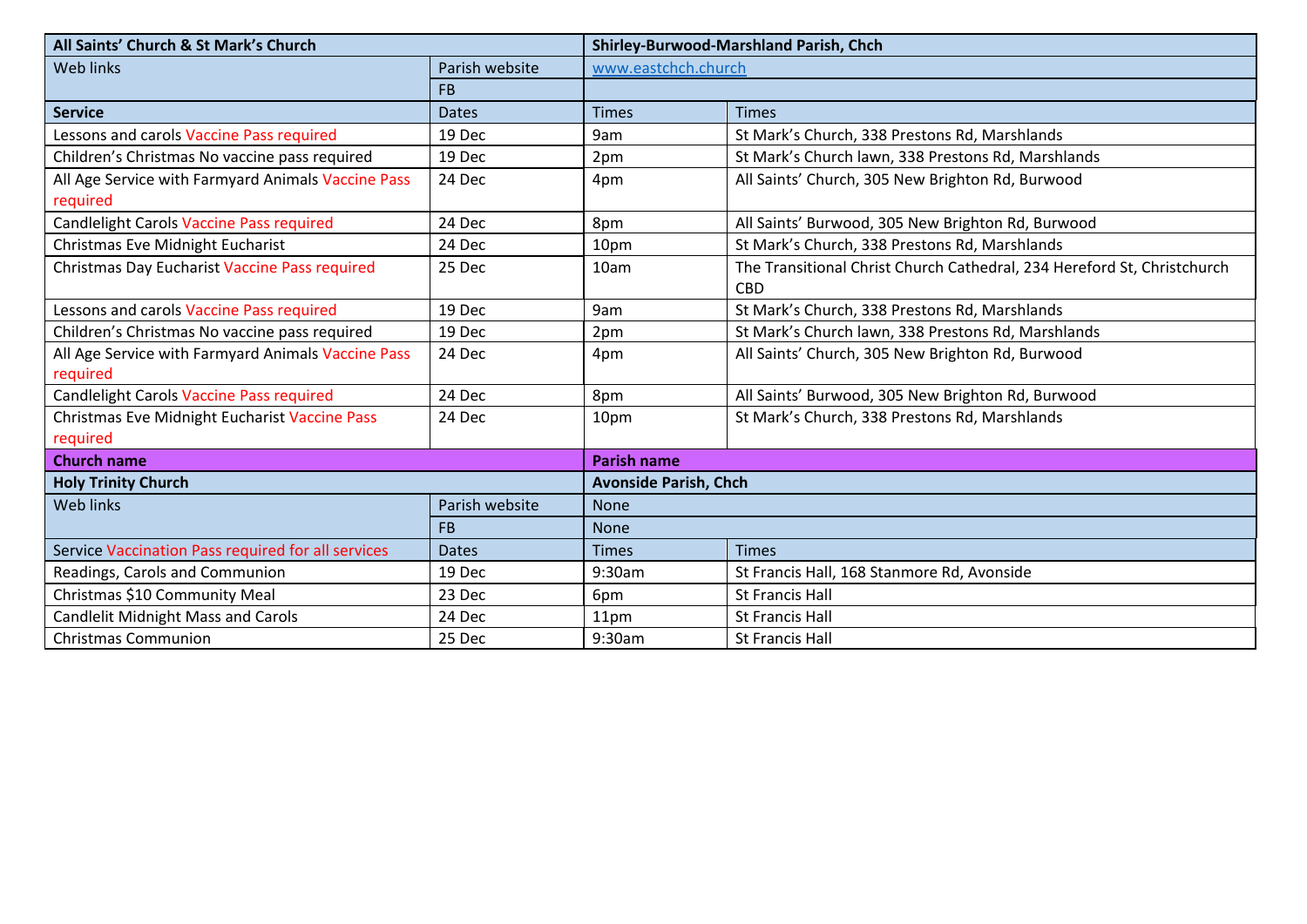| <b>Church name</b>                                 |                | <b>Parish name</b>                                     |                                                             |  |
|----------------------------------------------------|----------------|--------------------------------------------------------|-------------------------------------------------------------|--|
| St Columba's, St Saviour's, & St Paul's            |                |                                                        | Hornby, Templeton and West Melton Parish, Greater Chch      |  |
| Web links                                          | Parish website | www.hornbyanglicanparish.org.nz                        |                                                             |  |
|                                                    | <b>FB</b>      |                                                        | www.facebook.com/hornbyanglicanparish                       |  |
| Service Vaccination Pass required for all services | <b>Dates</b>   | <b>Times</b>                                           | Address(es)                                                 |  |
| Advent 4                                           | 20 Dec         | 10:30am                                                | St Columba's Church, 452 Main South Rd, Hornby              |  |
| <b>Christmas Eve Communion</b>                     | 24 Dec         | 11 <sub>pm</sub>                                       | St Columba's Hornby                                         |  |
| Christmastide                                      | 27 Dec         | 10:30am                                                | St Columba's Hornby                                         |  |
|                                                    |                |                                                        | Hornby, Templeton and West Melton Parish, Greater Chch      |  |
| Advent 4                                           | 20 Dec         | 5pm                                                    | St Saviour's Church, 15 Kirk Rd, Templeton                  |  |
| Christmas Day Holy Communion                       | 25 Dec         | 9am                                                    | St Saviour's Templeton                                      |  |
| Christmastide                                      | 27 Dec         | 5pm                                                    | St Saviour's Templeton                                      |  |
|                                                    |                | Hornby, Templeton and West Melton Parish, Greater Chch |                                                             |  |
| Advent 4                                           | 20 Dec         | 9am                                                    | St Paul's Anglican Church, 705 Weedons-Ross Rd, West Melton |  |
| Christmas Eve Children's Story Time                | 24 Dec         | 6pm                                                    | St Paul's West Melton                                       |  |
| Christmastide                                      | 27 Dec         | 9am                                                    | St Paul's West Melton                                       |  |

| <b>Mid Canterbury</b>                                      |                |                                         |                                             |
|------------------------------------------------------------|----------------|-----------------------------------------|---------------------------------------------|
| <b>Church name</b>                                         |                | <b>Parish name</b>                      |                                             |
| St Stephen's Church Ashburton & St Andrew's Church Tinwald |                | <b>Ashburton Parish, Mid Canterbury</b> |                                             |
| Web links                                                  | Parish website | www.ashburtonanglican.weebly.com        |                                             |
|                                                            | <b>FB</b>      |                                         | www.facebook.com/64parkstreetashburton      |
| Service Vaccine Pass required for all services             | <b>Dates</b>   | <b>Times</b>                            | Address(es)                                 |
| Lessons & Carols Service                                   | 19 Dec         | 10am                                    | St Stephen's Church, 64 Park St, Ashburton  |
| Senior Parishioners Communion Service                      | 21 Dec         | 2pm                                     | St Stephen's                                |
| Children's Twilight Christmas Eve Service                  | 24 Dec         | 7pm                                     | St Stephen's                                |
| Christmas Eve Eucharist (and supper)                       | 24 Dec         | 9pm                                     | St Andrew's                                 |
| Midnight Eucharist                                         | 24 Dec         | 11:15pm                                 | St Stephen's                                |
| Christmas Day Eucharist                                    | 25 Dec         | 9am                                     | St Stephen's                                |
| <b>Boxing Day Eucharist</b>                                | 26 Dec         | 10am                                    | St Stephen's                                |
| <b>Church name</b>                                         |                | <b>Parish name</b>                      |                                             |
| <b>Multiple</b>                                            |                | <b>Ellesmere Parish, Mid Canterbury</b> |                                             |
| <b>Web links</b>                                           | Parish website |                                         | www.ellesmerenzanglicanparish.wordpress.com |
|                                                            | <b>FB</b>      |                                         | www.facebook.com/groups/584032411770863     |
| <b>Service Vaccine Pass required for all services</b>      | <b>Dates</b>   | <b>Times</b>                            | Address(es)                                 |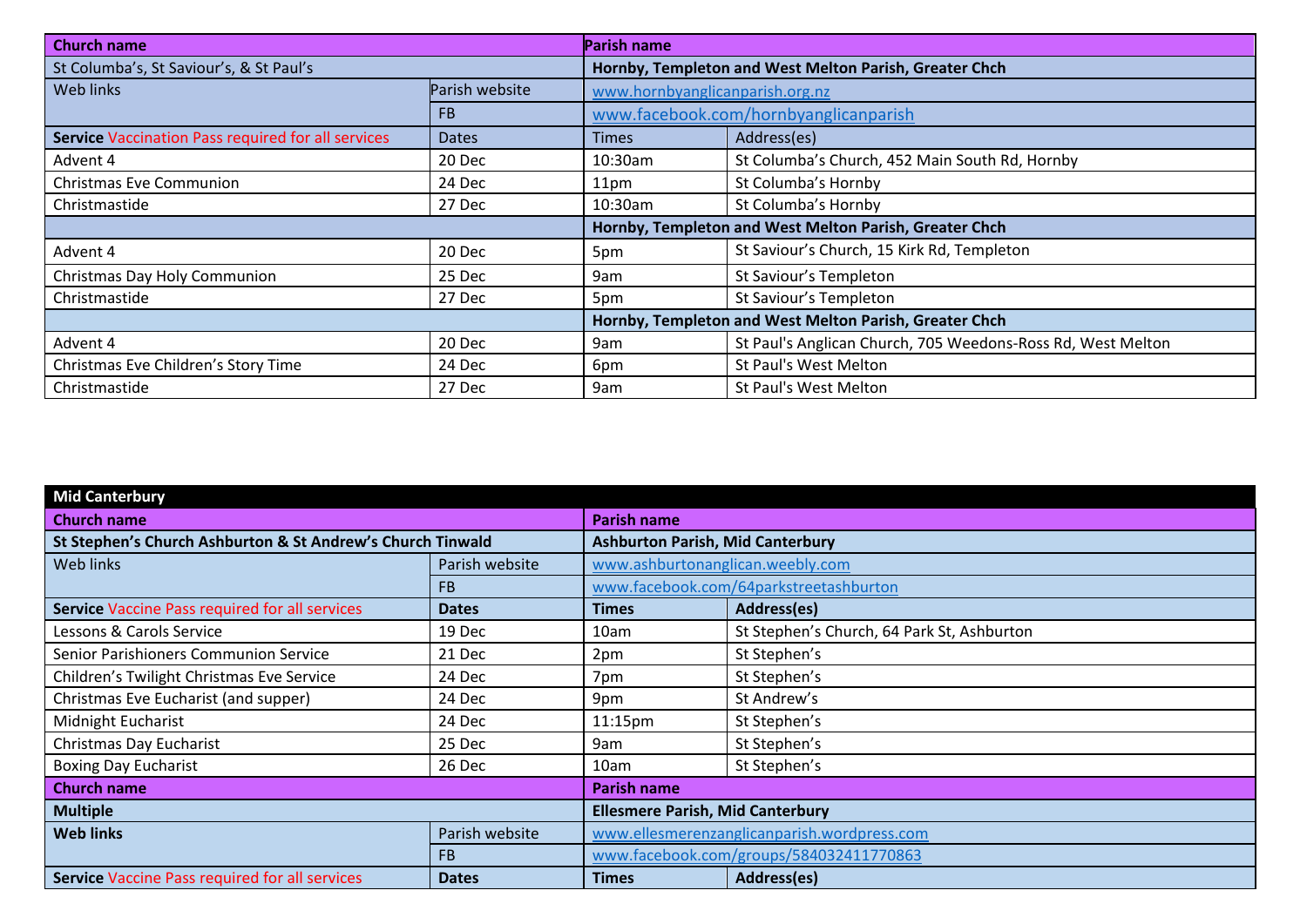| <b>Communion Service</b>                               | 19 Dec         | 11am                            | Trinity Church, 25 Hororata Dunsandel Rd, Dunsandel           |
|--------------------------------------------------------|----------------|---------------------------------|---------------------------------------------------------------|
| Christmas Eve Children's Service                       | 24 Dec         | 5pm                             | St James' Church, 73 High St, Southbridge                     |
| <b>Christmas Eve Carols and Communion Service</b>      | 24 Dec         | 7pm                             | St Marks' Church, 453 Leeston-Taumutu Rd, Sedgemere           |
| <b>Christmas Family Communion</b>                      | 25 Dec         | 8am                             | St Mary's Church, Cnr Leeston and Selwyn Lake Rds, Irwell     |
| <b>Christmas Family Communion</b>                      | 25 Dec         | 10am                            | St John's Church, 63 High St, Leeston                         |
| <b>Church name</b>                                     |                | <b>Parish name</b>              |                                                               |
| <b>St George's Church, Kirwee</b>                      |                |                                 | <b>Malvern Anglican Parish, Mid Canterbury</b>                |
| <b>Web links</b>                                       | Parish website | <b>None</b>                     |                                                               |
|                                                        | <b>FB</b>      |                                 | www.facebook.com/groups/MalvernAnglican                       |
| Service Vaccine Pass required unless otherwise         | <b>Dates</b>   | <b>Times</b>                    | Address(es)                                                   |
| stated                                                 |                |                                 |                                                               |
| <b>Children's Service</b>                              | 24 Dec         | 5pm                             | Trinity Church, 2 McLaughlins Rd, Darfield                    |
| Children's service [on lawn if fine and at Kirwee Hall | 24 Dec         | 4:30pm                          | St George's Church lawn, Kirwee, cr Courtenay and Hoskyns Rds |
| if not]                                                |                |                                 | Or Kirwee Hall on High St, Kirwee [if wet]                    |
| <b>Christmas Eve Service</b>                           | 24 Dec         | 7:30pm                          | St Ambrose's Church, 44-46 Railway Terrace Road, Sheffield    |
| <b>Christmas Candlelight Service</b>                   | 24 Dec         | 10:30pm                         | Trinity Church, Darfield                                      |
| <b>Christmas Communion [No Pass needed]</b>            | 25 Dec         | 8am                             | St Peter's Church, West Coast Rd, Springfield                 |
| <b>Christmas Communion [No Pass needed]</b>            | 25 Dec         | 9:30am                          | St Matthew's Church, 1075 Halkett Road, Courtenay             |
| <b>Boxing Day Service [No Pass needed]</b>             | 26 Dec         | 9:30am                          | St George's, Kirwee                                           |
| <b>Church name</b>                                     |                | <b>Parish name</b>              |                                                               |
| St John's Church, Hororata                             |                | Hororata Parish, Mid Canterbury |                                                               |
| <b>Web links</b>                                       | Parish website | www.hororataparish.co.nz        |                                                               |
|                                                        | <b>FB</b>      | <b>None</b>                     |                                                               |
| Service Vaccine pass required unless otherwise         | <b>Dates</b>   | <b>Times</b>                    | Address(es)                                                   |
| stated                                                 |                |                                 |                                                               |
| <b>Blue Christmas</b>                                  | 16 Dec         | 7pm                             | St John's Church, Hororata Road, Hororata                     |
| Children's Christmas event                             | 19 Dec         | 11am                            | High Peak Station, 546 High Peak Rd, Windwhistle              |
| Christmas Eve Worship No pass required                 | 24 Dec         | 11pm                            | St John's Hororata                                            |
| Christmas Day                                          | 25 Dec         | 9:30am                          | St John's Hororata                                            |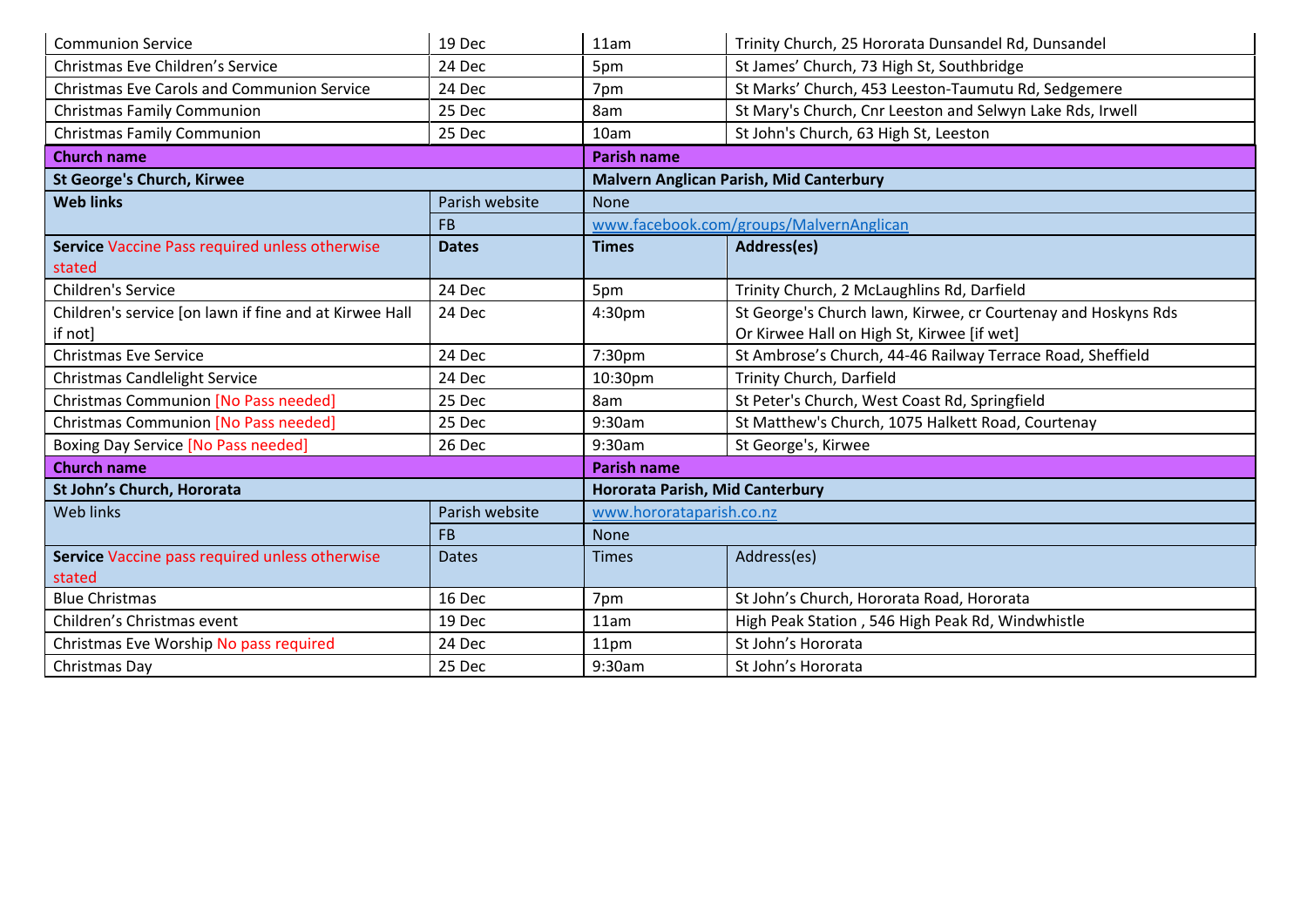| <b>Church name</b>                                          |                | <b>Parish name</b>                               |                                                             |
|-------------------------------------------------------------|----------------|--------------------------------------------------|-------------------------------------------------------------|
| <b>All Saints' Church</b>                                   |                | Methven and Rakaia Parishes, Mid Canterbury      |                                                             |
| Web links                                                   | Parish website | www.allsaintsmethven.org.nz<br>None              |                                                             |
|                                                             | FB             |                                                  |                                                             |
| Service No vaccine passes required                          | <b>Dates</b>   | <b>Times</b>                                     | Address(es)                                                 |
| All Saints' Church, Methven                                 |                | <b>Methven Anglican Parish</b>                   |                                                             |
| 9 Lessons and Carols                                        | 19 Dec         | 10:30am                                          | All Saint's Church, 1 Chapman St, Methven                   |
| Christmas Eve Family Eucharist                              | 24 Dec         | 9:30 <sub>pm</sub>                               | All Saints' Methven                                         |
| <b>Family Christmas Eucharist</b>                           | 25 Dec         | 9:30am                                           | All Saints' Methven                                         |
| St Mark's and St John's Barrhill                            |                | Rakaia Anglican Parish                           |                                                             |
| Christmas Tree Carol Service and BBQ                        | 22 Dec         | 6pm                                              | St Mark's Church, 35 Elizabeth Ave, Rakaia                  |
| Outdoor Christmas Eucharist-bring a chair                   | 25 Dec         | 9am                                              | St John's Church, 8 Lime Avenue, Barrhill, Rakaia           |
|                                                             |                |                                                  | [If raining the service in St Marks church, Rakaia, 9:30am] |
| <b>Church name</b>                                          |                | Parish name                                      |                                                             |
| All Saints Church, Ruapuna and St Aidan's Church, Mt Somers |                | <b>Mayfield-Mt Somers Parish, Mid Canterbury</b> |                                                             |
| Web links                                                   | Parish website |                                                  |                                                             |
|                                                             | <b>FB</b>      |                                                  |                                                             |
| Service Vaccine pass required for all services              | <b>Dates</b>   | <b>Times</b>                                     | Address(es)                                                 |
| Children's Service                                          | 19 Dec         | 10am                                             | St Aidan's Church, 123 Hoods Rd, Mt Somers                  |
| Christmas Day Eucharist                                     | 25 Dec         | 10am                                             | St Aidan's                                                  |

| <b>South Canterbury</b>                                 |                |                                                                  |                                            |  |  |
|---------------------------------------------------------|----------------|------------------------------------------------------------------|--------------------------------------------|--|--|
| <b>Church name</b>                                      |                | <b>Parish name</b>                                               |                                            |  |  |
| <b>St John's Church, Timaru</b>                         |                | Highfield, Kensington & Otipua Parish, in Timaru, Sth Canterbury |                                            |  |  |
| <b>Web links</b>                                        | Parish website | www.stjohnstimaru.org<br>www.facebook.com/StJohnsTimaru          |                                            |  |  |
|                                                         | FB.            |                                                                  |                                            |  |  |
| Service                                                 | <b>Dates</b>   | <b>Times</b>                                                     | Address(es)                                |  |  |
| Christmas Eve Family Service and Nativity Vaccine Pass  | 24 Dec         | 6pm                                                              | St John's Church, 125 Wai-iti Road, Timaru |  |  |
| required                                                |                |                                                                  |                                            |  |  |
| Christmas Eve Midnight Service Carols and Communion.    | 24 Dec         | $11:15$ pm                                                       | St John's                                  |  |  |
| No vaccine pass required, but please book in as we have |                |                                                                  | www.stjohnstimaru.org/contact-us           |  |  |
| a limit of 50.                                          |                |                                                                  |                                            |  |  |
| Christmas Day Family Service. No vaccine pass required, | 25 Dec         | 9am                                                              | St John's                                  |  |  |
| but please book in as we have a limit of 50.            |                |                                                                  | www.stjohnstimaru.org/contact-us           |  |  |